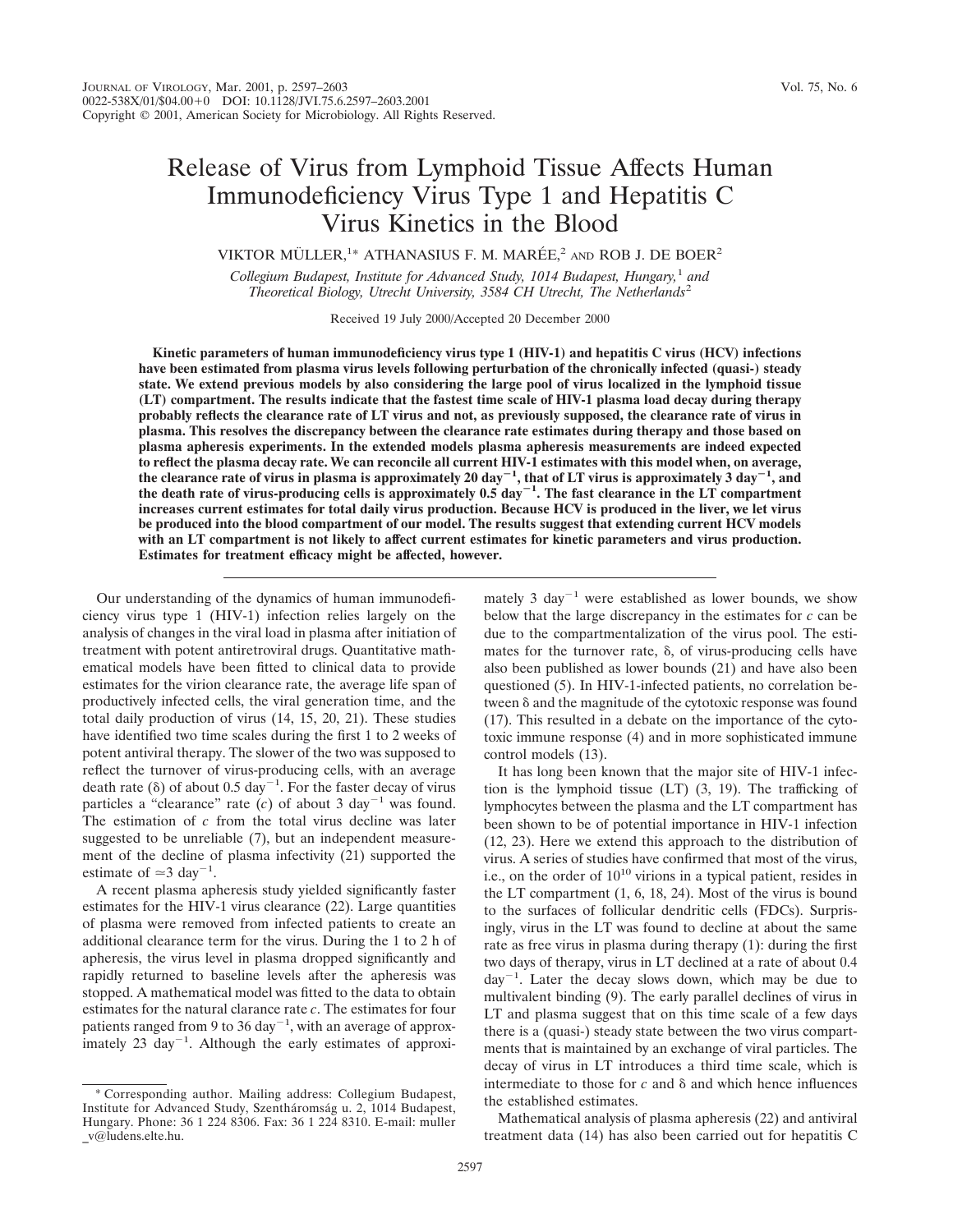virus (HCV). To explain the rapid drop of the viral load in plasma in about 1 day, which is followed by a slower secondphase decay, Neumann et al. suggested that alpha interferon  $(IFN-\alpha)$  blocks the production of new HCV virus particles (14). The first-phase decay was dominated by a *c* of approximately 6 days<sup> $-1$ </sup>, and the slow second-phase decay, with 0.01  $day^{-1} < \delta < 0.4$  day<sup>-1</sup> was conjectured to reflect the death rate of virus-producing cells.

The HCV estimates from the plasma apheresis study are in much better agreement with the treatment estimates: in two patients virion clearance rates were estimated to be 5.5 and 9.9  $day^{-1}$ . Below we suggest that the reason for this difference between HIV-1 and HCV is the different localization of virus production. Whereas HIV-1 is mostly produced in the LT, HCV is produced in the liver, which connects to the blood plasma compartment. By implementing this difference in the models we are able to show that the impact of an LT virus reservoir on turnover parameter estimates is likely to be much smaller for HCV than for HIV-1. Total virus production estimates are also more reliable.

#### **MATERIALS AND METHODS**

**The models.** The models consider virus-producing infected cells, *I*, free plasma virus,  $V_P$ , and virus in the lymphoid tissue,  $V_L$ . To set the pretreatment steady state, we write a simplified term allowing for limited target cell availability (see Appendix). Thus, in the pretreatment situation new infections occur at a rate  $(\beta)$ given by  $\beta = \beta_{\text{max}}V/(h + V)$ , where  $\beta_{\text{max}}$  is the maximum value of  $\beta$  and *h* is a saturation parameter. Because we set  $\beta_{\rm max}=0$  during highly active antiretroviral therapy (HAART), most results do not depend on the form of this equation. Altenatively, we could have allowed for a density-dependent  $\delta$  to model an immune response.

Virus is produced at rate *p*, with units of per infected cell per day, and is cleared from the blood at rate *c* and from the LT at rate *cL*. Assuming a constant immune response on the time scale of treatment, the death rate of infected cells,  $\delta$ , is a fixed parameter. Between the two compartments there is an exchange of virus at rates *i*, for influx into the blood, and *e*, for efflux from the blood into the LT. Most of the virus in the LT is in fact bound onto FDCs. Because the kinetics of virus association and dissociation seems to be fast (9), we treat LT virus as a single population. Our LT clearance rate  $c<sub>L</sub>$  should therefore be interpreted as an average over the bound and the free virus in the LT. In the Appendix we briefly discuss how this simplification can be derived.

In the paper we consider "typical" patients with most of the virus in the LT, i.e.,  $V_L \gg V_P$ , and "late-stage" patients with equal amounts of virus in the LT and in the plasma. This difference is probably caused by the destruction of the FDC network during disease progression, which reduces the amount of virus that can be bound to FDCs (11). The LT virus population in our model is a mixture of FDC-bound virus and free virus in the LT. Virus bound to FDCs with multiple bonds is probably protected from fast clearance and has a longer residence time in the LT than free virus (9). Destruction of the FDC network during disease progression is therefore expected to increase  $c<sub>L</sub>$  and the rate of transport (*i*) of our mixed-virus population in the LT to the plasma. In this paper we vary both parameters to (i) model late-stage patients with high *i* and (ii) study the effect of the unknown  $c_l$  in the LT. Since the steady-state plasma viral load is proportional to the amount of virus released from the LT into the plasma (see below), increasing *i* decreased the  $V_L/V_P$  ratio.

In the HIV model virus-producing CD4<sup>+</sup> T cells reside in the LT. Conversely, in the HCV model, where the infected cells are mostly hepatocytes, virus is released into the blood plasma compartment. Thus for the HIV-1 model we write

$$
\frac{dI}{dt} = \frac{\beta_{\text{max}}}{h + V_L} V_L - \delta I \tag{1}
$$

$$
\frac{dV_L}{dt} = pI + eV_P - (i + c_L)V_L
$$
\n(2)

$$
\frac{dV_P}{dt} = iV_L - (e + c)V_P \tag{3}
$$

whereas in the HCV model produced virus enters the blood so we write

$$
\frac{dI}{dt} = \frac{\beta_{\text{max}}}{h + V_P} V_P - \delta I \tag{4}
$$

$$
\frac{dV_L}{dt} = eV_P - (i + c_L)V_L \tag{5}
$$

$$
\frac{dV_P}{dt} = pI + iV_L - (e+c)V_P \tag{6}
$$

Due to the density-dependent infection term, the nontrivial equilibrium of both models is always stable.

We make a clear distinction between "true" virus clearance,  $c_L$  and  $c$ , and the "transport" terms, *i* and *e*: the "total clearance" rates are defined by  $\hat{c} \equiv e + c$ transport terms, *t* and *e*: the total clearance rates are defined by  $c = e + c$ <br>and  $c<sub>L</sub><sup>2</sup> ≡ i + c<sub>L</sub>$ . As there is no known biological mechanism that would transport large amounts of virus from the blood to the LT, *e* should be small. The flux of virus from the LT to the blood probably follows the flow of lymph to the blood. Later we will show that the plasma apheresis experiments suggest that this process is also likely to be slow, hence *i* should also be small. Because this flux is not passive diffusion, we write the explicit flux parameters *e* and *i* and formulate our system in terms of total body counts of productively infected cells, plasma virions, and LT virions. By appropriate scaling one can, however, rewrite the model in terms of concentrations and conventional diffusion-like transport terms.

During a treatment blocking new infections, we set  $\beta = 0$ . As this makes the model linear, one may solve the eigenvalues of the full system (equations 1 to 3) to find that  $\lambda_1 = -\delta$  and

$$
\lambda_{2,3} = \frac{1}{2} \left( -(\hat{c} + \hat{c}_L) \pm \sqrt{(\hat{c} - \hat{c}_L)^2 + 4ei} \right) \tag{7}
$$

We have argued above, and suggest below, that transport parameters *e* and *i* are we have argued above, and suggest below, that transport parameters *e* and *t* are probably small. If the product *ei* is sufficiently small, i.e., if  $4ei$  is  $\ll (\hat{c} - \hat{c}_L)^2$ , one probably small. It the product *et* is sufficiently small, i.e., if  $4e\textit{i}$  is  $\ll (c - c_L)$ , one obtains the simple eigenvalue structure  $\lambda_1 = -\delta$ ,  $\lambda_2 = \hat{c}_L$ , and  $\lambda_3 = \hat{c}$ , such that the solution becomes

$$
V_P(t) = \frac{V_P(0)}{(\hat{c} - \hat{c}_L)(\hat{c} - \delta)(\hat{c}_L - \delta)} \times
$$
 (8)

$$
[[\hat{c}\hat{c_L}(\hat{c}-\hat{c_L})e^{-\delta t}+\hat{c_L}\delta(\hat{c_L}-\delta)e^{-\hat{c}t}-\hat{c}\delta(\hat{c}-\delta)e^{-\hat{c_L}t}]
$$

The kinetics of the viral load in the plasma,  $V_p$ , thus has three time scales, set by The kinetics  $\delta$ ,  $\hat{c}$ , and  $\hat{c}_L$ .

**Plasma apheresis.** The clearance rate of plasma virus has been studied with plasma apheresis experiments (22). During plasma apheresis the removal of plasma increases the clearance of free plasma virus. The changes in plasma virus concentration were modeled by the equation

$$
\frac{dV_P}{dt} = P - c'V_P \tag{9}
$$

where  $P$  is the total input of virus into the blood and  $c<sup>9</sup>$  is the sum of the natural clarance rate *c* and the rate of removal by apheresis, ε. The input *P* represents virus production and was considered to be constant during the 1 to 2 h of apheresis. Estimates for *c* and *P* were obtained by a nonlinear fitting procedure of the plasma virus concentrations before, during, and after apheresis. In total less than 10<sup>8</sup> virus particles were removed during an experiment.

Although 10<sup>8</sup> particles correspond to a significant fraction of the total plasma virus pool,  $V_p$ , it is less than 1% of the total virus load,  $V_p + V_l$ . Thus, the mere fact that one finds an observable decline in the plasma virus load by removing less than 1% of the total body virus suggests that the exchange between the LT compartment and the blood cannot be too rapid, i.e., transport rates *i* and *e* have to be sufficiently small. In our two-compartment model the input term in equation 9 becomes  $P = iV_L$  and the clearance term becomes  $c' = c + e + \varepsilon$ . Because typically  $V_L$  is  $\gg V_P$ , it is reasonable to assume that  $P(-iV_L)$  hardly varies during the apheresis. Thus equation 9 applies equally well to our two-compartment model for HIV-1, with the only change being that the estimated clearance rate of 23 day<sup> $-1$ </sup> (22) should reflect the total clearance,  $\hat{c} = c + e$ .

For HCV, the input of free plasma virus is production plus influx from the LT (see equation 6), i.e.,  $P = pI + iV_L$ , which can again be treated as constant during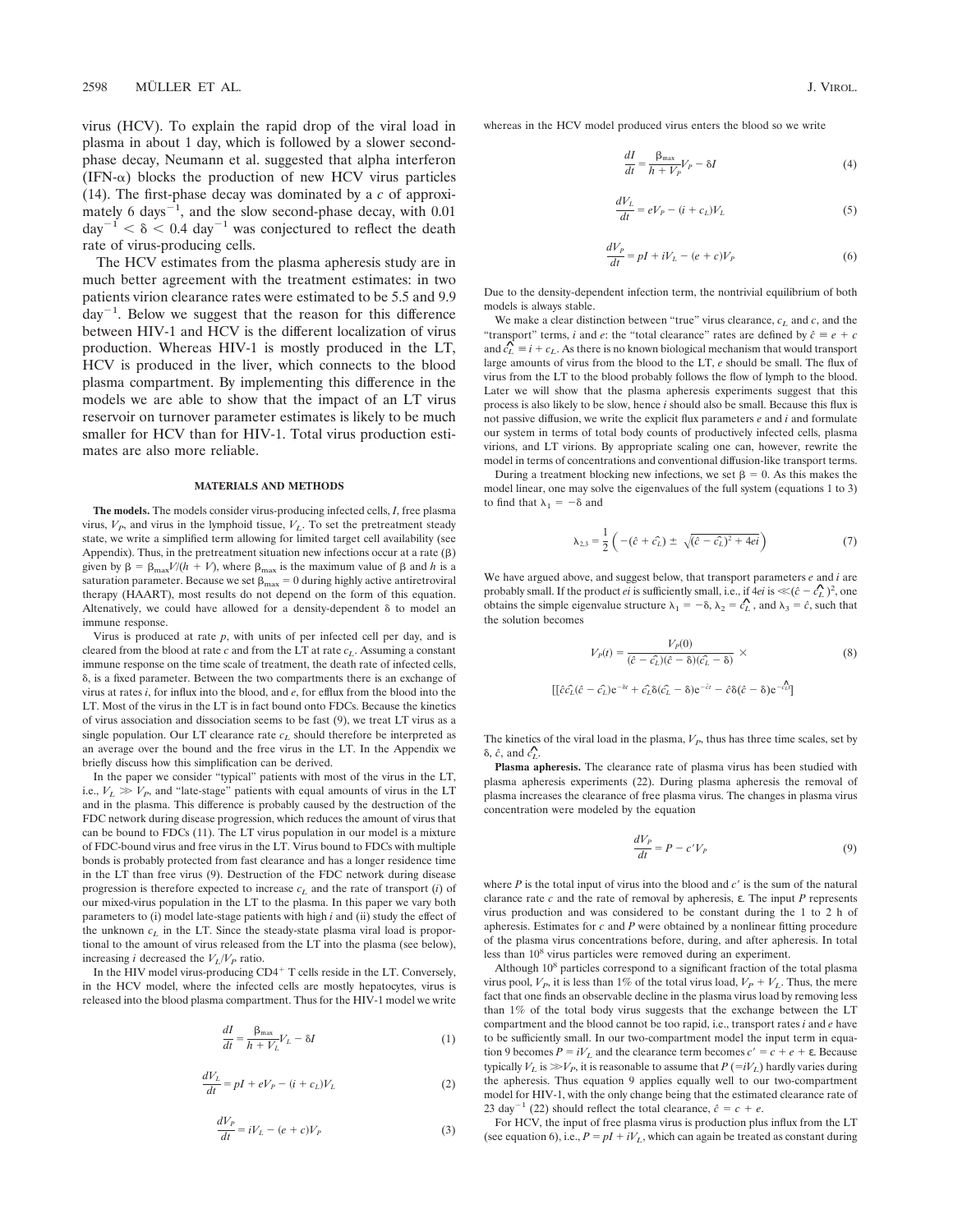

FIG. 1. Viral load during HAART as obtained by equations 1 to 3. (a and c) Typical situation with a large LT virus compartment  $(V_L \gg V_P)$ for slow and rapid LT clearance rates, respectively. (b) Late-stage patient, with equal amounts of virus in the LT and blood compartment and a slow LT clearance rate. In panel a there is masking of  $\delta$ , whereas in panels b and c the plasma viral load is coming down at rate  $\delta$ . Parameters:  $c = 24 \text{ day}^{-1}$ ,  $e = 1 \text{ day}^{-1}$ ,  $\delta = 1 \text{ day}^{-1}$ , and  $h = 10^9$ . We set  $\beta_{\text{max}} = 1.02 \times 10^8$  to attain the stable pretreatment equilibrium and set  $\beta_{\text{max}} = 0$ at day 0. Other parameters are as follows: *i*, 0.05 (a and c) and  $25 \text{ day}^{-1}$  (b);  $c_L$ , 0.5 (a and b) and 5 day<sup>-1</sup> (c); *p*, 274 (a and b) and 2,524 particles cell<sup>-1</sup> day<sup>-1</sup> (c). Initial steady state,  $V_L = 5 \times 10^{10}$  particles,  $V_p = 10^8$  particles,  $I = 10^8$  cells (a and c) and  $V_L = 1.4 \times 10^8$  particles,  $V_p = 1.4 \times 10^8$  $10^8$  particles,  $I = 1.3 \times 10^7$  cells (b).

plasma apheresis. The clearance rate in equation 9 remains  $c' = c + e + \varepsilon$ . Thus, the plasma apheresis estimates for the total clearance,  $\hat{c} = c + e$ , are 5.5 and 9.9  $day^{-1}$  (22). These estimates are close to those obtained from treatment of HCV-infected patients, which suggested a  $\hat{c}$  of 6 day<sup>-1</sup> (14).

Because the transport rate of virus from the plasma to the LT is probably small and because the plasma apheresis experiments suggest a limited exchange on a time scale of hours, we will assume that the efflux rate,  $e$ , is small, i.e., we set  $e =$  $1 \text{ day}^{-1}$  for both viruses. This seems a conservative choice because the rapid total clearance rates measured during the plasma apheresis experiments would largely reflect the true clearance,  $c$  (22). Accordingly, we set  $c$  at 24 day<sup>-1</sup> for HIV-1 and 7 day<sup> $-1$ </sup> for HCV. For robustness all simulations were checked for a *c* of 5 day<sup> $-1$ </sup> and an *e* of 20 day<sup>-1</sup> for HIV-1 and for a *c* of 2 day<sup>-1</sup> and an *e* of 6 day<sup>-1</sup> for HCV.

### **RESULTS**

**Antiviral treatment: HIV-1. (i) The 1- to 2-week time scale of total virus decline.** Combination therapy of HIV-1 infection with protease and reverse transcriptase inhibitors blocks new infections and renders newly produced virus noninfectious. As a consequence, the population of virus-producing cells declines exponentially at rate  $\delta$  (10). After a fast initial transient dominated by the fast clearance of plasma virus, the decline of the plasma virus load was believed to approach the same slope,  $\delta$ (21). In models allowing for additional virus compartments, such as LT, this need not remain true. Assuming for simplicity a 100% drug efficacy and considering the total virus load (i.e., infectious plus noninfectious virus), we model similar treatment by setting the maximum infection rate  $\beta_{\text{max}} = 0$ .

To study how the different compartments affect the estimate of  $\delta$ , we first ignore the fast transient by a quasi-steady-state (QSS) assumption for the plasma virus,  $V_P = iV_L/\hat{c}$ . Solving the QSS model for  $\beta_{\text{max}} = 0$ , one obtains for the LT virus

$$
V_L(t) = \frac{V_L(0)}{\delta - \gamma} (\delta e^{-\gamma t} - \gamma e^{-\delta t})
$$
 (10)

where

$$
\gamma \equiv c_L + c \frac{V_P(0)}{V_L(0)} \text{ with } \frac{V_P(0)}{V_L(0)} = \frac{i}{e + c} \tag{11}
$$

Because of the QSS assumption the plasma virus load remains proportional to equation 10. The two different true clearance rates,  $c<sub>L</sub>$  and *c*, of virus turnover are combined into a composite decay rate,  $\gamma$ . Note that for the supposedly small value of  $e$ ,  $\gamma \approx \hat{c}_L^2$ . After a fast initial transient, the behavior of the system will be dominated by the slowest exponent in equation 10, i.e., by  $\gamma$  or  $\delta$ . Thus, the observed slope at which virus declines in the blood will not reflect the death rate,  $\delta$ , of productively infected cells whenever  $\gamma$  is  $\leq \delta$ . This we call the "masking" of infected-cell turnover rates. In equations 11  $\gamma$  can only be smaller than  $\delta$  under the following condition:  $c_L + \frac{ci}{e + c} \Rightarrow c_L + i = c_L < \delta$ . To remain consistent with the data (10, 21), the slower of the two exponents should be about 0.5 day<sup>-1</sup>. We therefore set  $\delta = 1$  day<sup>-1</sup> and we restrict ourselves to values of  $\hat{c}_L \ge 0.5 \text{ day}^{-1}$ . When the FDC network is degraded during disease progression, one may expect the flow rate, *i*, of virus from the LT to the blood to increase because a smaller fraction of the LT virus is bound to the FDCs (11). In terms of equations 11, disease progression is thus expected to increase  $\gamma$  and the  $V_P/V_L$  ratio.

We studied the full model numerically to find parameter values that are consistent with the treatment and the plasma apheresis estimates and to investigate when we find masking (i.e.,  $\gamma < \delta$ ). In all numerical examples we found similar behavior for the QSS model and the full system, confirming the validity of equation 10. Typically, in asymptomatic patients one finds that most of the total body virus is confined to the LT (6, 18). A patient with a QSS *I* of 10<sup>8</sup> virus-producing cells and  $V<sub>P</sub>$ of  $10^8$  plasma virus particles might harbor as many as  $5 \times 10^{10}$ virus particles in the LT (6). The first 10 day of the treatment of such a patient is depicted in Fig. 1a, where we first set 0.5  $day^{-1}$  for the decay rate of LT virus. All other parameter values are set such as to obtain the required initial steady state (Fig. 1). Because  $V_L$  is  $\gg V_P$ , we find that  $\gamma$  is  $\lt \delta$  in this example, and the observed decline of the plasma virus load is dominated by the decay rate,  $\hat{c}_L$ , of LT virus and not by the death rate,  $\delta$ , of virus-producing cells. This provides an example of the masking of  $\delta$ .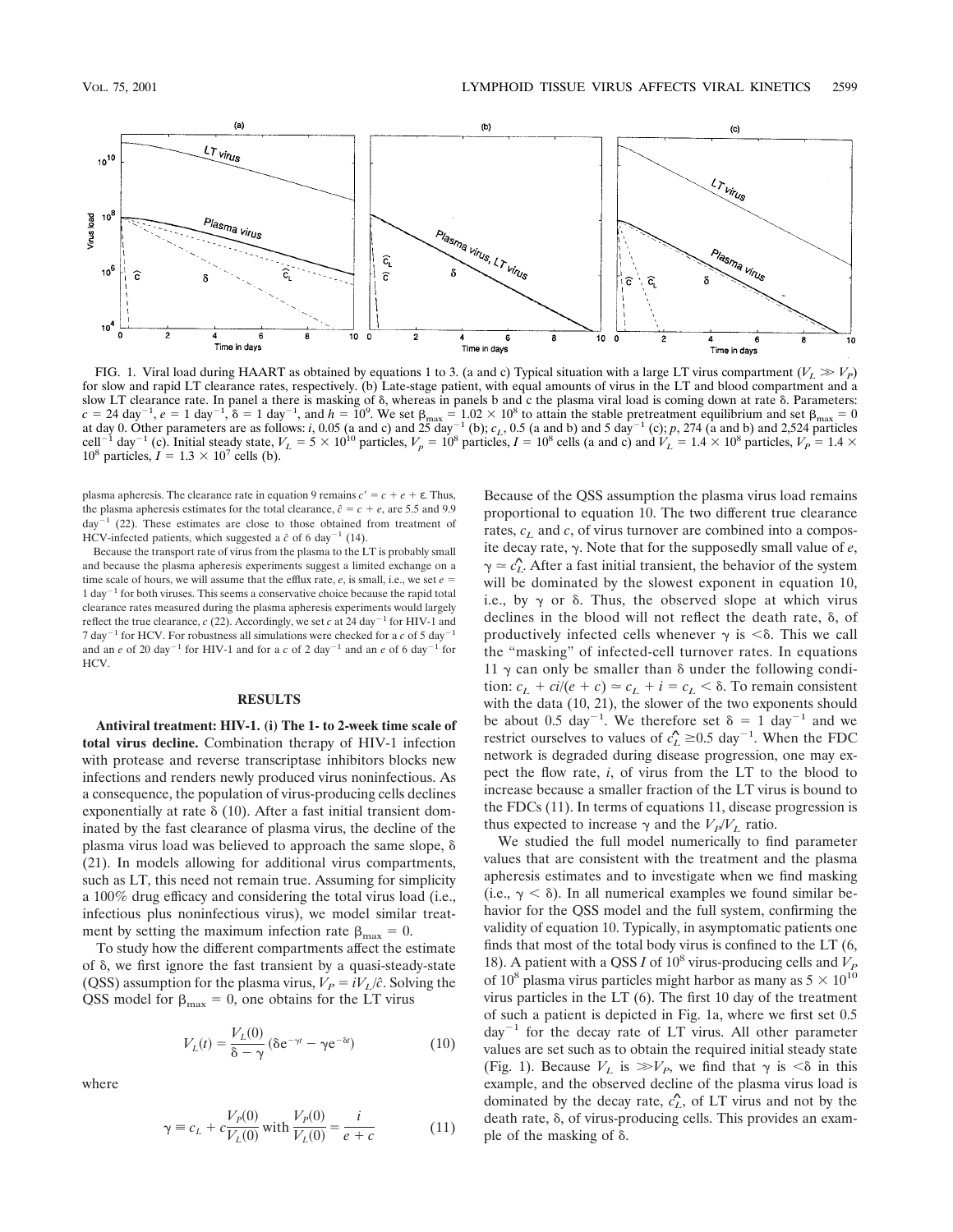

FIG. 2. Blocking viral production in HIV-1 infection. The plasma virus titer follows the decay rate of LT virus if the LT reservoir is large (a and c) and follows the decay rate of plasma virus if it is small (b). The parameters and initial steady states are the same as in the corresponding panels of Fig. 1. Treatment is modeled by setting  $p = 0$ .

Because patients in a more-advanced stage of the disease can have a much smaller compartment of LT virus (11), our next example is a case with equal amounts of virus in the blood and in the LT. To achieve  $V_L = V_P$ , we increased the influx rate, *i*, of virions from LT to blood 500-fold. All other parameter values were unchanged. The time course of treatment is depicted in Fig. 1b. The decline of virus compartments approaches that for the productively infected cells  $(\delta)$  (the graphs of  $V_L$  and  $V_P$  coincide with the graph depicting  $\delta$ ). In this case  $\gamma$  is  $\geq \delta$ , and indeed there is no masking. Because *c* is  $\geq \delta$ , such a situation is expected when a sufficiently large fraction of the total-body virus is located in the blood (see equations 11).

The turnover rate of LT virus is unknown and need not be a simple exponential decline (9). Equation 10 only shows that the slower of the  $\gamma$  and  $\delta$  timescales is reflected in the parallel declines of plasma and LT virus. Figure 1c depicts the same system also for a 10-fold-higher clearance of LT virus. To allow for the same initial steady state, we compensated by changing the production rate accordingly (Fig. 1c). Because  $\gamma$  is  $\geq \delta$  in Fig. 1c,  $\delta$  masks  $c_L$ , and a realistic  $\delta$  of 1 day<sup>-1</sup> is observed. The latter scenario implies a rapid clearance of virus from the LT,<br>i.e. implies that  $\hat{\mathcal{L}}$  is  $\geq$ i.e., implies that  $\hat{c}_L$  is  $> \delta$ .

Summarizing, for cases representing typical asymptomatic patients where  $V_L$  is  $\gg V_P$ , there are two parameter settings that remain consistent with the previous observations (10, 21, 22). First, the turnover of LT virus may be slow, i.e.,  $\hat{c}_L \approx 0.5$  $day^{-1}$ , and would be expected to be responsible for the observed decline of virus in the blood. Second, the turnover of LT virus may be fast, i.e.,  $\hat{c}_L > \delta$ , such that the observed decline of virus in the blood reflects the turnover,  $\delta$ , of productively infected cells. In the first scenario LT virus turnover masks  $\delta$ , whereas in the second  $\delta$  masks LT virus turnover. Finally, because the masking in the slow-turnover scenario depends on the  $V_I/V_P$  ratio, it may depend on disease stage. Such a dependence is not expected for the rapid-turnover scenario.

**(ii) The rapid time scale of infectious virus.** During complete protease inhibitor treatment the infectious virus titer was expected to fall with a slope of *c* (21). Data from a single late-stage patient revealed that this slope was approximately 3 day<sup>-1</sup> (21). For the same patient  $\delta$  was estimated to be 0.53  $day^{-1}$ . Considering the infectious virus titer only, we modeled complete protease inhibitor treatment by setting  $p = 0$ . Assuming, as above, that the product of the transport parameters, *ei*, is sufficiently small, we obtain

$$
V_P(t) \simeq \frac{V_P(0)}{\hat{c} - \hat{c_L}} (\hat{c} e^{-\hat{c}t} - \hat{c_L} e^{-\hat{c}t})
$$
(12)

with  $\hat{c}_L$  and  $\hat{c}$  time scales. Since, the turnover rate,  $\hat{c}_L$ , of the LT virus has the slower time scale, it is expected to dominate the dynamics. In Fig. 2 we consider the full model with  $p = 0$  for same three cases as in Fig. 1. Indeed we see that the decay rate of LT virus dominates, and that it masks clearance rate *ˆc* in the blood, in Fig. 2a and c, representing typical patients with  $V_L \gg$  $V_P$  (i.e., small *i*). The observed slope of 3 day<sup>-1</sup> (21) could therefore correspond to the total clearance,  $\hat{c}_L$ , of LT virus. To model the late-stage patient of Fig. 2b, with  $V_L = V_P$ , we increased the rate of transport, *i*, of virus from the LT to the plasma. Increasing *i* increases  $\hat{c}_L^c$ , such that  $\hat{c}$  may come to represent the slower time scale. Indeed in Fig. 2b we observe a rapid slope of approximately 24 day<sup>-1</sup>.

**(iii) Interpretation.** The dynamics of plasma virus is characterized by three time scales, each of which can be estimated from existing data sets. Plasma apheresis (22) provides an estimate of approximately 23 day<sup>-1</sup> for the total clearance of plasma virus. For patients with a large LT virus pool, the observed decline of infectious virus at rates of at least  $3 \text{ day}^{-1}$ (21) should reflect the slower of clearance rates  $\hat{c}$ , and  $\hat{c}_L$ , which is then necessarily the latter. Total plasma virus and LT virus decline at a rate of 0.5 day<sup>-1</sup> (10), which in typical patients with  $V_L \gg V_P$  should be dominated by the slower of patients with  $r_L \gg r_p$  should be dominated by the slower of  $\hat{c}_L$  and  $\delta$ , which would then be  $\delta$ . Hence the model is consistent with current data when  $\hat{c}$  is  $\approx$ 23 per day,  $\hat{c}_L$  is  $\approx$ 3 per day, and  $\delta$  is  $\simeq 0.5$  per day.

**HCV.** The biphasic decline of plasma virus titers during IFN- $\alpha$  treatment of HCV infection suggests that the inhibition of virus production is incomplete and that the second-phase slope reflects the decline of residual production by the death rate, δ, of virus-producing cells (14). This was modeled by decreasing virus production by factor ε. Because we cannot set  $\beta = \beta_{\text{max}} = 0$  during IFN- $\alpha$  treatment, we fixed the infection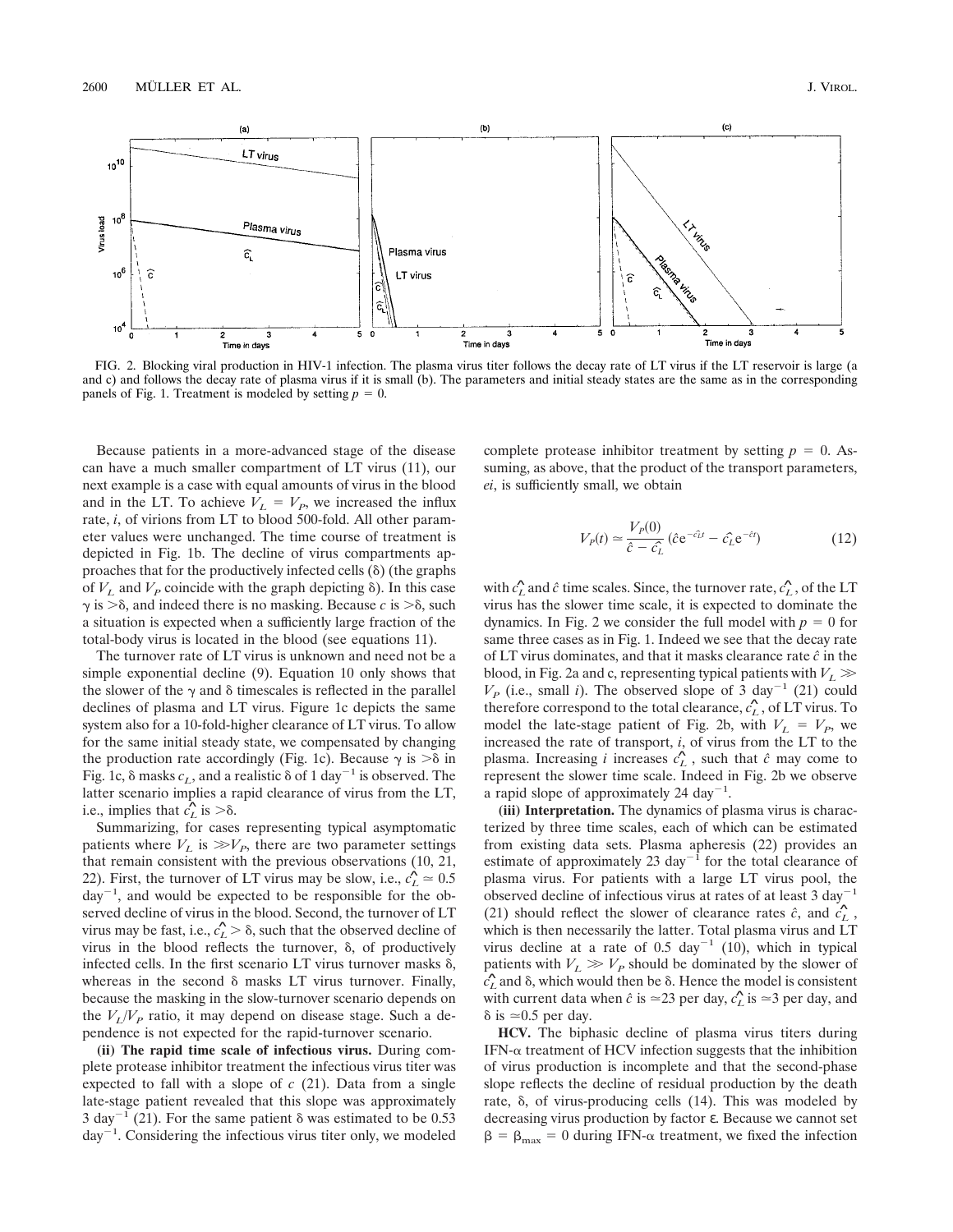

FIG. 3. HCV treatment dynamics where treatment blocks 99 (a and c) or 80% (b and d) of virus production. The initial decline reflects  $\hat{c}$ , the total viral clearance in the blood. In panels a and b the LT virus compartment is large and the second-phase decline of plasma virus (heavy solid<br>Una) follows the total plasma LT clearance rate as In panels a and d the pl line) follows the total plasma LT clearance rate,  $\hat{c}_L$ . In panels c and d the plasma and the LT virus compartments are of equal size, and the rate line) follows the total plasma L1 clearance rate,  $c_L$  in panels c and d the plasma and the L1 virus compartments are of equal size, and the rate<br>of the second-phase decline is between  $\hat{c}_L$  and  $\delta$ . Symbols are as in is identical in all panels ( $V_P = 10^{10}$  particles), which was achieved by setting  $\beta$  and p. The initial total body counts of LT virus are 10<sup>11</sup> particles (a and b) and  $10^{10}$  particles (c and d).

rate,  $\beta$ , at its pretreatment value to keep it constant on the short time scale of interest. For the plasma viral load we obtain

$$
\frac{dV_P}{dt} = (1 - \varepsilon)pI + iV_L - (e + c)V_P \tag{13}
$$

For HCV the typical total blood pool of virus is on the order of  $10^{10}$  particles and the size of the LT virus compartment is unknown. We investigated two scenarios, one with a large LT virus compartment and one with an LT virus compartment equal to the blood compartment. Obviously, when the LT virus compartment is sufficiently small, it will fail to affect the behavior of the new model. In "Plasma apheresis" we suggested setting  $\hat{c} = 8 \text{ day}^{-1}$ ; hence we set  $e = 1 \text{ day}^{-1}$  and  $c = 7 \text{ day}^{-1}$ . The fast initial drop of viremia does not allow for a much smaller true clearance rate, *c* (not shown), which further confirms the assumption of a small efflux, *e*. We set  $\delta = 0.5 \text{ day}^{-1}$ and  $V_p(0) = 10^{10}$  particles, while the remaining free parameters, i.e.,  $p$ ,  $\beta$ , and  $i$ , were set so as to obtain the required pretreatment steady state. Figure 3 shows different drug efficacies (i.e.,  $\varepsilon = 0.99$  and 0.80 [14]), depicting the slopes of the three decay rates and the total body count of plasma and LT virus. For comparison with the model of Neumann et al. (14), Fig. 3 also depicts the solution of their one-compartment model.

For Fig. 3a and b where  $V_L(0) = 10V_P(0)$ , we have to allow for a small decay rate of LT virus, e.g.,  $c_L = 0.05 \text{ day}^{-1}$ . This constraint stems from the pretreatment ratio of the two virus pools, i.e.,  $V_L/V_P = e/\hat{c}_L$ . As in the original model (14), the decline of plasma virus is biphasic (Fig. 3). The two models agree on the rapid first phase, which fits well to a slope of *ˆc*. Thus, no masking is expected for the decay rate of plasma virus. The models differ with respect to the second-phase decay, however. When the LT virus compartment is large, the kinetics of the two-compartment model is significantly slower than that of the earlier model. In this case a slow decay of LT virus may mask  $\delta$ . The masked death rate could be even higher than the  $0.5 \text{ day}^{-1}$  in our example. Thus, if the two-compartment model reflects reality better, the death rate of virusproducing cells could be much larger than the previous estimates (14). Additionally, the depth of the drop in the virus load during the rapid first phase is significantly smaller in the two-compartment model than it is in the previous model. Since this initial drop of viremia was used to assess the efficacy of the IFN- $\alpha$  treatment, the drug efficacy,  $\varepsilon$ , could also be an underestimate. Note that this effect is strongest at high efficacy (cf. Fig. 3a and b).

Figure 3c and d depict the situation with equally large virus compartments. Although for both phases the slopes are in a fairly good agreement with those of the original model, the second-phase decline of plasma viremia reflects an intermediate rate between  $\delta$  and  $\hat{c}_L$ . In the two-compartment model, the initial drop of plasma viremia remains small, however. To obtain equal pool sizes, we increased the influx, *i*, of virus from the LT compartment into the blood. This situation also allows us to study higher LT virus decay rates. Increasing the decay rate to  $0.5 \text{ day}^{-1}$  had little effect on the difference in the initial drop in the viremia (not shown). For even smaller LT compartment sizes, the masking effect of  $c<sub>L</sub>$  disappears altogether.

Summarizing, the two models always agree on the estimates for *ˆc* during the initial phase. They differ in the estimation of treatment efficacy. Whenever the LT compartment is sufficiently large, they also differ in the estimate for  $\delta$ . This interpretation is consistent with the observation that the HCV estimates for  $\hat{c}$  from the IFN- $\alpha$  treatment and the plasma apheresis experiments were in good agreement (14, 22).

#### **DISCUSSION**

During asymptomatic HIV-1 infection the LT virus compartment is known to be large. We have investigated how this LT compartment may affect current procedures for estimating the virus clearance rate, *c*, and the average lifetime of productively infected cells,  $1/\delta$ . We have found good agreement between all previous studies when the total clearance rate in the blood, *ˆc*, is  $\approx$ 23 day<sup>-1</sup>, the total clearance rate in the LT,  $\hat{c}_L$  (= $c_L$  + *i*) is  $\approx$  3 day<sup>-1</sup>, and  $\delta$  is  $\approx$  0.5 day<sup>-1</sup>. As virus infusion experiments suggest a relatively slow efflux from the blood, the true clearance rate might be close to the above estimate, i.e.,  $c \approx 20$  $day^{-1}$ . The dominance of the LT virus compartment in turn requires a small influx rate, which implies that  $c_L$  is  $\approx 3 \text{ day}^{-1}$ . Our results suggest that the LT total clearance rate,  $\hat{c}_L$ , and the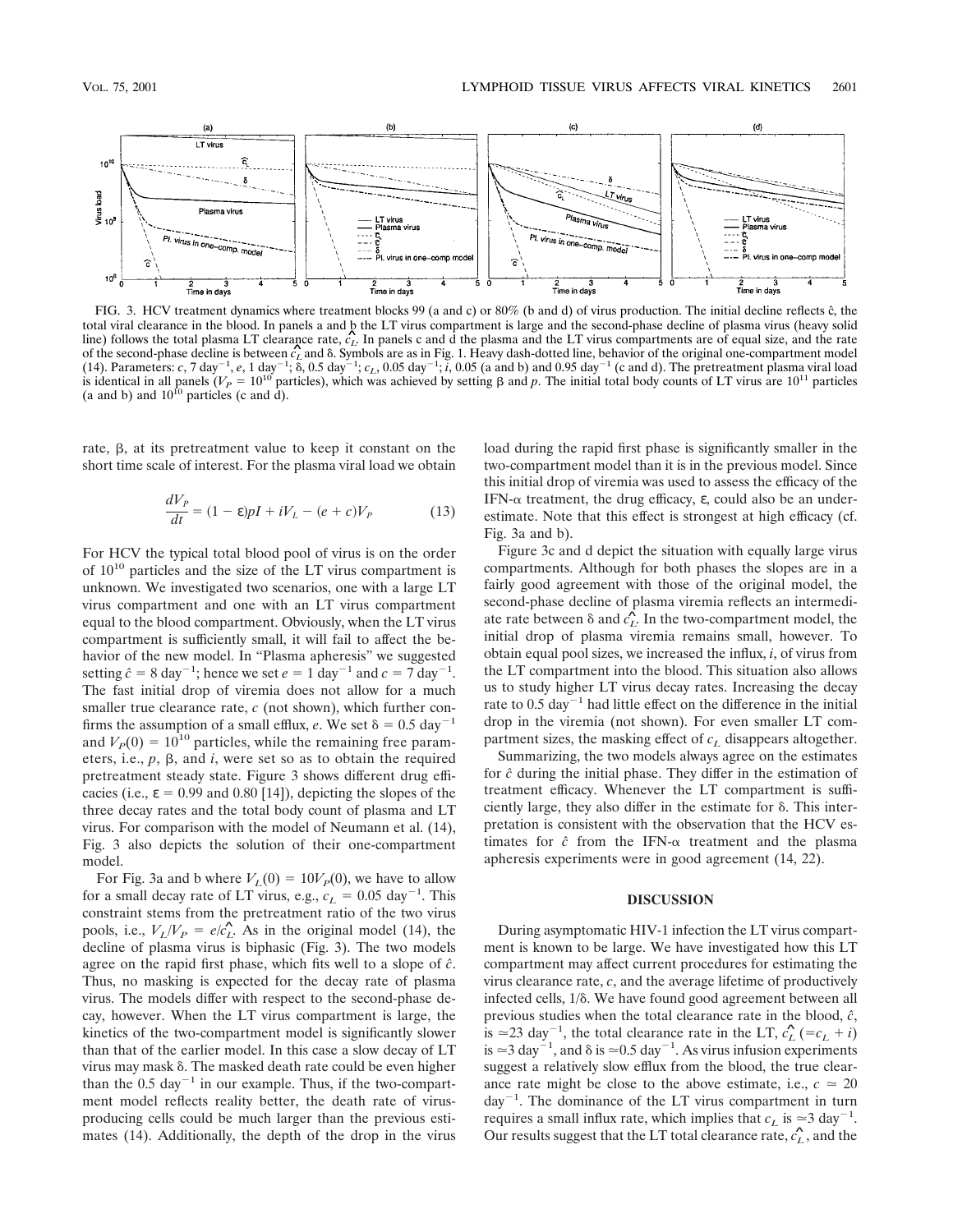total plasma clearance rate,  $\hat{c}$ , can be estimated from the deline of infectious virus (21) and by plasma apheresis (22), respectively. The death rate of virus-producing cells,  $\delta$ , can indeed (10, 21) be obtained from the decline of total plasma or LT virus.

Importantly, when the LT virus compartment is large, the influx rate, *i*, has to be small and the decline of infectious virus follows the LT clearance rate,  $c_L$  (which was found to be 3 per day in the single studied case [21]). This implies high estimates for the total daily production of HIV-1 particles. An infection involving a total body burden of  $5 \times 10^{10}$  particles would require a production of at least  $1.5 \times 10^{11}$  particles per day. Late-stage patients, having a smaller LT virus compartment (11), would require a lower daily production.

We let virus production in HCV infection take place in the blood compartment because the liver releases virus into the blood. As yet, there are no good estimates available for the LT virus compartment in HCV infection. Irrespective of its size, however, allowing for a LT virus compartment hardly affects current estimates for the total viral clearance rate, *ˆc*. Indeed, the HCV estimates for *ˆc* obtained from plasma apheresis (22) are in good agreement with those obtained from IFN- $\alpha$  treatment (14). Because HCV production takes place in the blood compartment, we can only have a large LT virus compartment in our model by allowing for a very slow clearance rate,  $c_L$ , in the LT and a slow influx into blood. If our HIV-1 estimate of  $c_L^2 \approx 3 \text{ day}^{-1}$  also holds for HCV, we would expect much a smaller pool of LT virus in hepatitis infections. This implies that current estimates of  $\delta$  (14) are not likely to be confounded by the LT virus compartment and that the high plasma viral loads associated with hepatitis B virus and HCV (14, 16) need not reflect a much higher total body viral burden or production than that estimated for HIV-1. The LT virus compartment may nevertheless remain responsible for an underestimation of the efficacy of IFN- $\alpha$  treatment.

The current model allowing for three time scales is still lacking the possibly important slow time scale of virus attached to the FDC network by multiple bonds (8, 9). Our QSS assumption for virus bound to the FDC network is expected to be valid during the first few day of treatment only. To reliably study the later stages, one would have to merge the current model with that of Hlavacek et al. (8, 9). Their work incorporates multiply bound virus particles but neglects the breakdown of FDC-associated virus and does not account for the observed rapid initial decline of plasma infectivity.

Another simplification of our model is the omission of virus production by infected cells in the blood compartment. In our typical patient, about  $2.5 \times 10^9$  virions must enter the plasma per day to balance the rate of loss observed in the plasma apheresis experiments. With the most likely parameter setting of Fig. 1c, this could be achieved by production from about  $10<sup>6</sup>$ productively infected cells, i.e., 1% of the number present in LT. This is close to the ratio of total CD4 T cells in blood to CD4 T cells in LT. Even though infection is likely to induce cells to home to lymph nodes (2), the contribution of blood resident cells cannot be excluded completely. However, the results of the present work are not affected by this possibility. The behavior of the large LT virus pool during the first day of HAART is hardly affected by the plasma pool. Hence our first result remains valid: the 0.5-per-day decay rate of LT virus is the slower of  $\delta$  and  $\hat{c}_L$ . Nor is the decline of plasma infectivity affected, as the production of infectious virions is blocked both in the plasma and in LT. This decline of 3 per day therefore also remains the slower of  $\hat{c}$  and  $\hat{c}_L$ . As the estimates obtained by plasma apheresis reflect *ˆc*, irrespective of the source term of plasma virus, our interpretation remains valid for all three time scales. Virus production in the blood might only affect the short initial transient of total plasma virus, which is hard to analyze due to the confounding effect of pharmaceutical delay. In all, production of virus in the blood cannot be excluded by our analysis but does not affect our results.

To summarize, the presence of an LT virus compartment in current models of viral infection may confound parameter estimation. Current data (1, 21) suggest that the average total clearance rate  $\hat{c}_L$ , of virus in the LT compartment is relatively fast. We can reconcile most data when the following relation exists:  $\hat{c} > \hat{c}_L \approx 3 > \delta$ . Such a fast LT clearance implies that current estimates of  $\hat{c}$  from plasma apheresis and of  $\delta$  from antiviral treatment are hardly confounded by the LT virus compartment and that virus production during HIV-1 infection is even higher than was estimated previously. Finally, an LT clearance rate of approximately 3 day<sup> $-1$ </sup> would reconcile the difference between the estimates for the plasma virus clearance as obtained by plasma apheresis and HAART.

#### **ACKNOWLEDGMENTS**

V.M. was supported by the Hungarian Soros Fund and the Hungarian Scientific Research Fund (OTKA).

We thank Alan Perelson and Bill Hlavacek (Los Alamos) for extensive discussions and Béla Novák, Béla Győrffy, and Péter Simon (Budapest) for helpful comments.

### **APPENDIX**

A standard equation for simple target cell dynamics is  $dT/dt = \sigma$  –  $\delta_T T - \beta^* TV$ , where susceptible target cells, *T*, arise at rate  $\sigma$ , die at rate  $\delta_T$ , and are infected at rate  $\beta^*$ . For the pretreatment steady state one sets  $dT/dt = 0$  to obtain  $T(0) = \frac{\sigma}{\delta_T + \beta^* V}$ . Substituting this into infection term  $\beta TV$ , one obtains  $\beta_{max}V/(h + V)$ , where  $\beta_{max} = \sigma$  and  $h = \delta_T/\beta$ .

Virus in the LT is either free or bound to FDCs. As exchange with the blood involves free virus only and binding to FDCs is reversible, we write for the HIV-1 model  $V_L = V_L^* + B$  and

$$
\frac{dV_L^*}{dt} = pI - c_L V_L^* - i^* V_L^* + eV_P - k_1 V_L^* + k_2 B \tag{A1}
$$

$$
\frac{dB}{dT} = k_1 V_L^* - k_2 B - c_L B \tag{A2}
$$

where  $V_L^*$  is free virus, *B* is bound LT virus,  $i^*$  is the influx rate of free LT virus into the blood, and  $k_1$  and  $k_2$  are association and dissociation rates, respectively.  $k_2$  for monovalent binding was estimated as 0.1 per s (9), which is orders of magnitude faster than the other processes in the system. As the association and dissociation of virus mostly involve virions attached to FDCs by one or a few ligands, one expects this fraction of bound virus to remain at QSS with free virus. Setting  $dB/dt = 0$  one obtains  $B = k_1 V_L^*/(k_2 + c_L)$ . Adding equation A2 to equation A1 one obtains equation 2 with  $i = i^* \frac{k_2 + c_L}{k_1 + k_2 + c_L}$ .

## **REFERENCES**

1. **Cavert, W., D. W. Notermans, K. Staskus, S. W. Wietgrefe, M. Zupancic, K. Gebhard, K. Henry, Z. Q. Zhang, R. Mills, H. McDade, J. Goudsmit, S. A.**